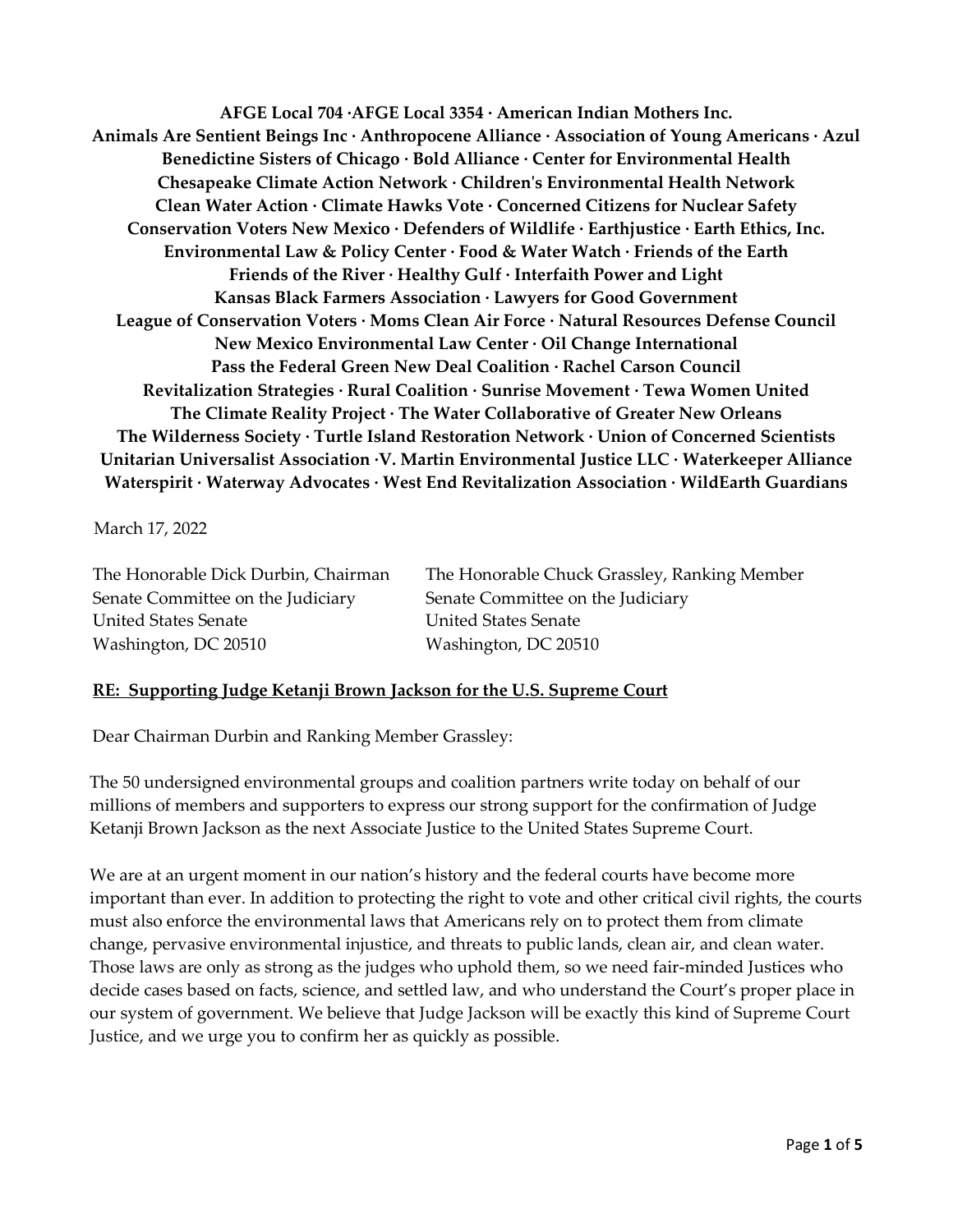## **Judge Ketanji Brown Jackson is Eminently Qualified**

Judge Jackson is one of the brightest legal minds in the country. Her character and qualifications have earned bipartisan support in all her past confirmations. She has served as a federal judge for eight years, worked as a public defender, and served on the U.S. Sentencing Commission to address disparities in federal criminal sentencing. Her even-handed judicial philosophy is reflected in her substantially lower reversal rate than other district court judges on average across the nation and in the D.C Circuit. We believe that these qualifications would make her a welcome addition to the Court.

Confirming Judge Jackson would also improve the Court's perspective and credibility. The Supreme Court has never been as diverse as the public it serves, either demographically or in terms of life experience. Judge Jackson would be the first Black woman to sit on the Supreme Court in our republic's 233-year history. Confirming her would send a message that our courts serve everyone in the country, no matter their race or background. Judge Jackson would also be the first Justice to have worked as a public defender and would add critical professional experience to the Court, which serves as the final arbiter of the rights of the accused and condemned.

## **The Environment is a Civil & Human Right**

As you consider Judge Jackson's nomination, we urge you to recognize that the right to a healthy and sustainable environment is a civil and human right, and that people need to be able to fight for those rights in court.

Throughout our history, this nation has systematically deprived people of color, Indigenous communities, and immigrant communities of their voting and civil rights. It has exploited these communities for economic gain and brutalized them to suppress their voices and votes, and this has led, among other things, to deeply unjust environmental outcomes. Our nation's industrial policies have perpetuated sacrifice zones in communities where severe health impacts are compounding other racial injustices. Our public lands policies have deprived Indigenous communities of their sacred lands. And our inattention to the climate crisis is already falling most heavily on those least able to bear its impacts.

Our next Supreme Court Justice must face these truths and uphold the law for all people, not just the privileged few.

## **Judge Jackson Is Well Qualified to Rule on Environmental Law Cases**

We are confident of Judge Jackson's ability to decide environmental cases fairly based on our review of her record. In many instances, judges decide environmental cases by applying administrative law principles to complex regulatory regimes and difficult scientific judgments by administrative agencies. It is not easy to make these decisions, nor is it easy to explain the decision in a way that the public can understand.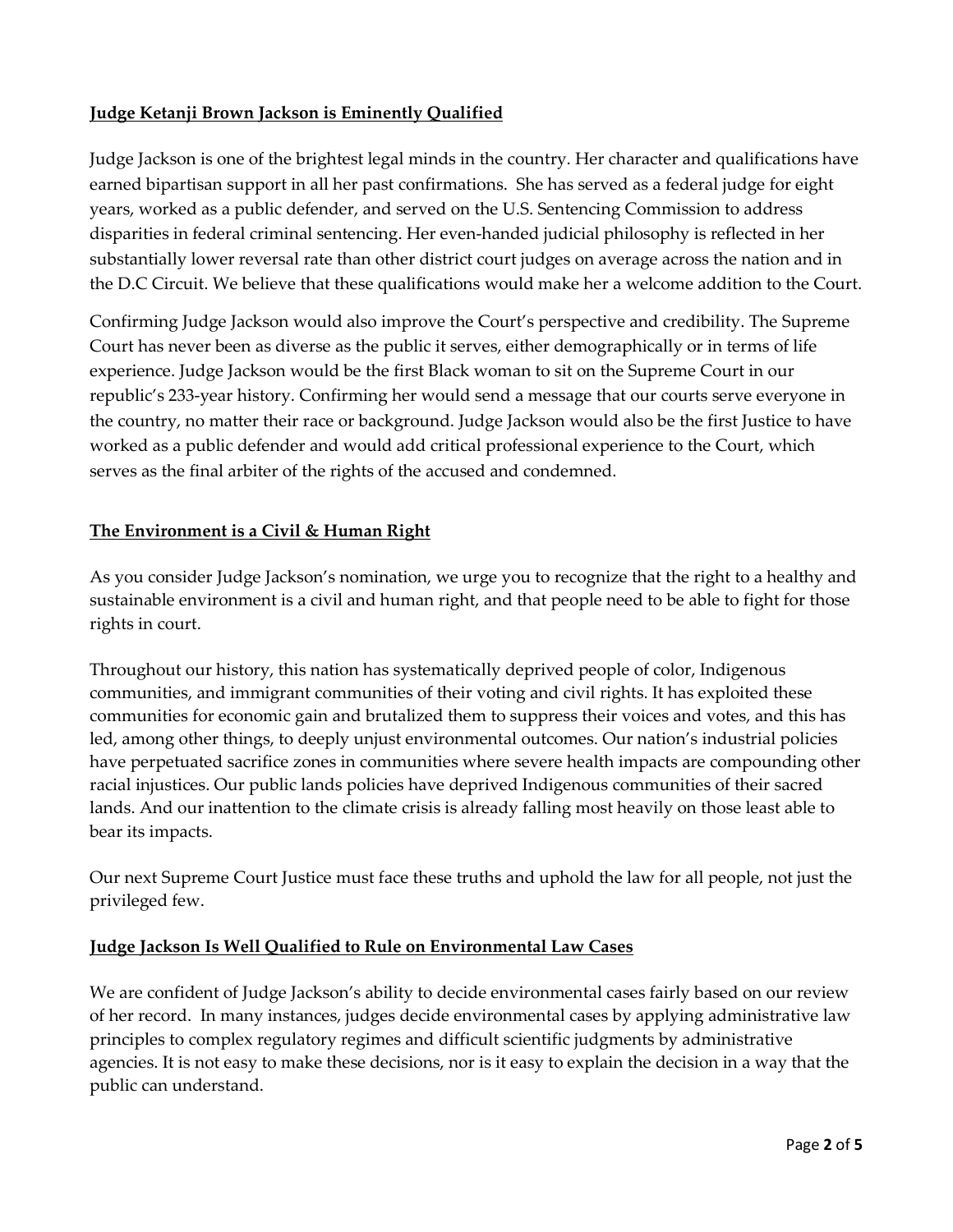Judge Jackson's record shows that she understands the complexities of administrative law and the need to articulate clear decisions that lower courts and agencies can apply to their work.<sup>[1](#page-2-0)</sup> Neither environmental groups nor corporate interests have always prevailed before her, but we have known that she approaches cases with an open perspective and fairness, exactly what we all should want in a judge.<sup>[2](#page-2-1)</sup>

# **Judge Jackson Understands the Government's Power and Obligation to Combat Climate Change & Protect Public Health**

For nearly a century, the Supreme Court recognized that Congress has broad powers to pass environmental laws, as well as the authority to delegate regulatory powers to the executive branch, especially in complex and technical areas rife with scientific uncertainty. (Just 20 years ago, the Court unanimously rejected a nondelegation challenge to Clean Air Act regulations in *American Trucking v. Whitman.*<sup>[3](#page-2-2)</sup>) While this may seem like common sense, powerful corporate interests are trying to take us backwards by promoting restricted views of Congress' Article I powers under the Commerce Clause and by limiting Congress' ability to assign regulatory decisions to federal agencies under an expanded version of the nondelegation doctrine. Several members of the Supreme Court appear interested in embracing these arguments, thereby restricting the power of the elected branches to protect the public, and their first targets are environmental and public health regulations.

Most recently, several members of the Court applied a novel and ill-defined "major questions doctrine" to limit OSHA's authority to address the COVID crisis<sup>[4](#page-2-3)</sup> and now seem eager to use it to limit EPA's authority to address climate change in a recently argued Clean Air Act case.<sup>[5](#page-2-4)</sup> Additionally, the Court has agreed to reconsider prior decisions giving EPA the authority to protect wetlands and seasonal waterways under the Clean Water Act.<sup>[6](#page-2-5)</sup>

<span id="page-2-0"></span><sup>&</sup>lt;sup>1</sup> See [clerk letter of support](https://www.judiciary.senate.gov/imo/media/doc/4.9.21%20-%20Former%20Law%20Clerks%20Support%20for%20KBJ.pdf) "She is keenly aware that judges serve the public, and because of that, she strives to ensure that the parties and the public understand the law and the basis for her decisions in each case;" Dahlia Lithwick, Ketanji [Brown Jackson's Lesser-Known SCOTUS Qualifications, Slate \(2-28-22\)](https://slate.com/news-and-politics/2022/02/what-makes-bidens-scotus-nominee-ketanji-brown-jackson-so-unique.html) ("Judge Jackson approaches every opinion with the clear intention that anyone can access it, read it, and understand it. And I think that's what is so extraordinary about her as a jurist. It's something that is deep-seated in her commitment to public service, and through her family's commitment to service").

<span id="page-2-1"></span><sup>&</sup>lt;sup>2</sup> For example, in *[Community In-Power and Development Association v. Pruitt](https://ecf.dcd.uscourts.gov/cgi-bin/show_public_doc?2016cv1074-42)*, a Clean Air Act case over EPA rules to clean up toxic air pollutants, Judge Jackson rejected EPA's argument that it would take it eight years to comply, and ordered them to come into compliance within three years, even where the environmental plaintiffs were seeking the rules to be completed in one year. *[Government of Guam v. United States](https://ecf.dcd.uscourts.gov/cgi-bin/show_public_doc?2017cv2487-38)*, No. 1:17-cv-2487 (KBJ) (holding U.S. Navy could be legally accountable for cleaning up decades of toxic contamination under CERCLA, rather than leaving the people of Guam with the entire cost).

<span id="page-2-2"></span><sup>3</sup> *[Whitman v American Trucking Assns., Inc.](https://supreme.justia.com/cases/federal/us/531/457/)*, 531 U.S. 457 (2001).

<span id="page-2-3"></span><sup>4</sup> [National Federation of Independent Business v OSHA](https://www.supremecourt.gov/opinions/21pdf/21a244_hgci.pdf) 595 U.S. (2022) Per Curiam.

<span id="page-2-4"></span><sup>5</sup> See Supreme Court docket for *[West Virginia v EPA](https://www.supremecourt.gov/docket/docketfiles/html/public/20-1530.html)*

<span id="page-2-5"></span><sup>6</sup> [jdsupra story 1/27/22](https://www.jdsupra.com/legalnews/supreme-court-takes-up-clean-water-act-5369026/) (news announcing cert grant of *[Sackett, Michael, et al v. EPA](https://www.supremecourt.gov/docket/docketfiles/html/public/21-454.html?utm_medium=email&_hsmi=2&_hsenc=p2ANqtz-_W4hAQSNNOErR0AJm-IkZZQqOIx6UZfFeNbe0-2PF00uu-SXVRBzFyR497ymeePNCrb_TW_MNhsbKFGSExMhthVn6ERw&utm_content=2&utm_source=hs_email)*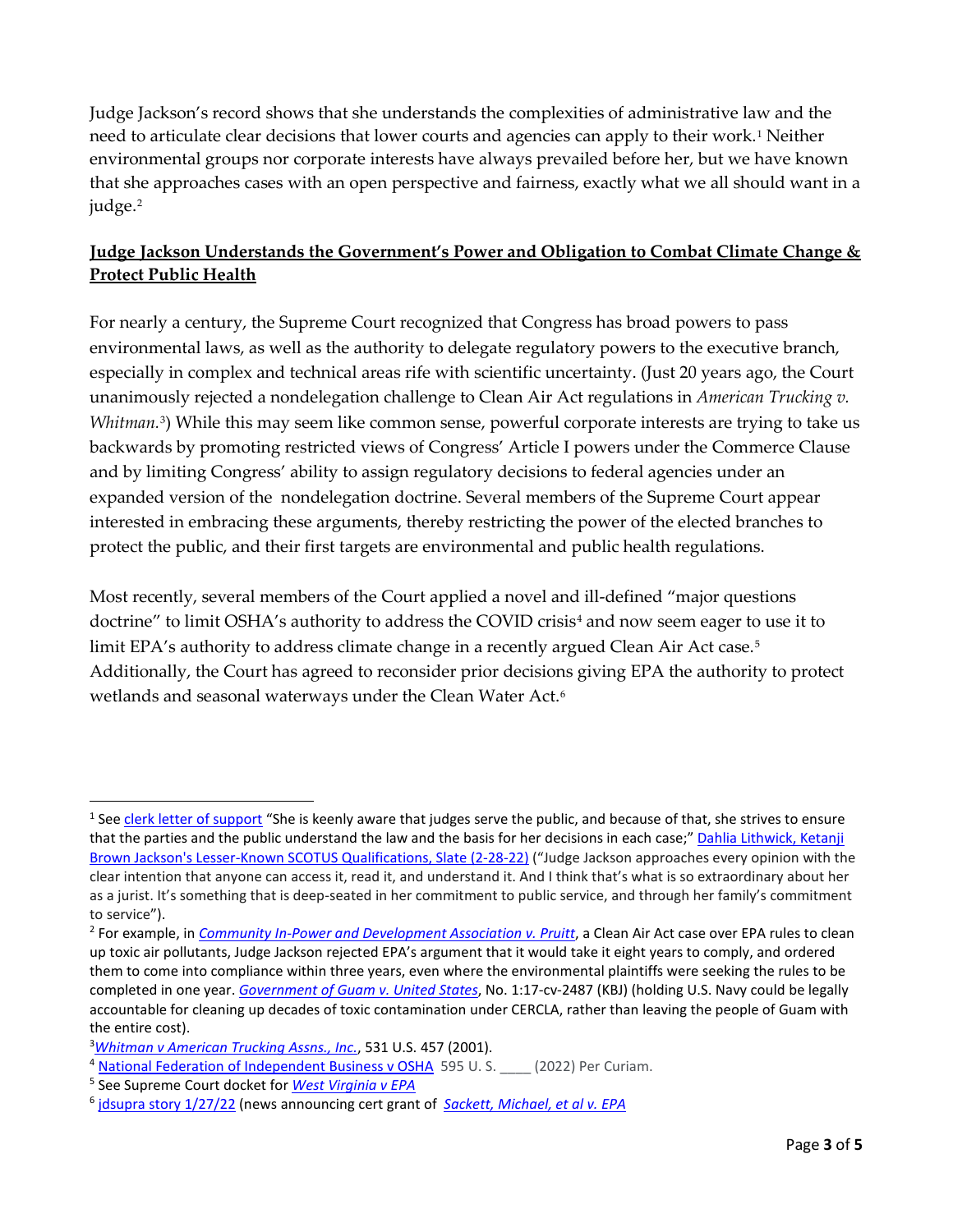Again, Judge Jackson's rulings and background show that she is a mainstream jurist who will apply long-settled principles of constitutional law rather than pursue an ideological agenda.<sup>[7](#page-3-0)</sup>

## **Access to the Courts is Access to Justice**

When Congress passed our core environmental laws, it recognized that our political branches can be captured by polluting industries. That's why nearly all of our environmental laws give regular people the ability to go to court to vindicate their right to a healthy environment and to an open and transparent government decisionmaking process.[8](#page-3-1) 

Powerful industries and their allies have tried for years to eliminate citizen suit provisions from our laws without success. More recently, they have fought back by promoting legal doctrines that make it more difficult for people to bring their claims to court. Some Justices have expanded "justiciability" doctrines, including "standing," to create amorphous and ever-higher barriers to entry for members of the public – while holding the courtroom doors open to industries wishing to challenge pollutioncontrol regulations. These doctrines can allow result-oriented judges and Justices to dismiss legal claims without even examining them.

We are confident that Judge Jackson will recognize that standing doctrine applies to all litigants fairly, finding standing where appropriate under both the Constitution and the law.[9](#page-3-2)

### **Conclusion**

We support the confirmation of Judge Ketanji Brown Jackson because she is a well-qualified and fairminded judge who understands the power and responsibility the federal government has under the Constitution to protect the environment and public health, who knows how to evaluate difficult questions about administrative law and complex regulations, and who understands the need to keep the courthouse doors open to those seeking justice. We strongly urge you to support her nomination and vote to confirm her as the next Associate Justice to the U.S. Supreme Court.

<span id="page-3-0"></span> $7$  For example, Judge Jackson in 2014 upheld the power of the U.S. Coast Guard to impose non-financial conditions on ships found to have improperly disposed of oil waste in violation of a federal anti-pollution law. *[Watervale Marine Co. v.](https://ecf.dcd.uscourts.gov/cgi-bin/show_public_doc?2012cv0105-37)  [DHS](https://ecf.dcd.uscourts.gov/cgi-bin/show_public_doc?2012cv0105-37)*, Civil Action No. 12-cv-0105 (KBJ) (2014).

<span id="page-3-1"></span><sup>8</sup> See e.g. supra note 2 (*Guam* case; *Community In-Power* case); *[Coal River Mountain Watch V. DOI](https://scholar.google.com/scholar_case?case=6728385611191794563&q=ketanji+brown+jackson&hl=en&as_sdt=10000000000000000000000ffffffffffffe04&as_ylo=2013)*, 146 F.Supp.3d (2015) (denying the government's motion to dismiss in a challenge to a West Virginia coal mining permit).

<span id="page-3-2"></span><sup>9</sup> See e.g.. *[Equal Rights Center v Uber Technologies, Inc](https://ecf.dcd.uscourts.gov/cgi-bin/show_public_doc?2017cv1272-55)*., 2021 WL 981011(D.D.C. 2021) (finding plaintiff civil justice organization had associational standing to bring complaint and finding Uber could be held liable for failing to provide wheelchair accommodations). In addition, her record shows that she recognizes the importance of public interest litigation. For example, in *[Env 't Integrity Project v. Gen. Servs. Admin,](https://ecf.dcd.uscourts.gov/cgi-bin/show_public_doc?2018cv0042-32)* No. 18-cv-0042 (KBJ) (2021)/ Judge Jackson held that an environmental group was entitled to recover attorney fees under a FOIA lawsuit, noting that litigation was "necessary to obtain the requested record" and that the lawsuit served a public benefit because of ongoing national controversies related to, "potentially illegal travel expenditures" by the EPA Administrator and the Secretary of the Interior." @ pg. 19